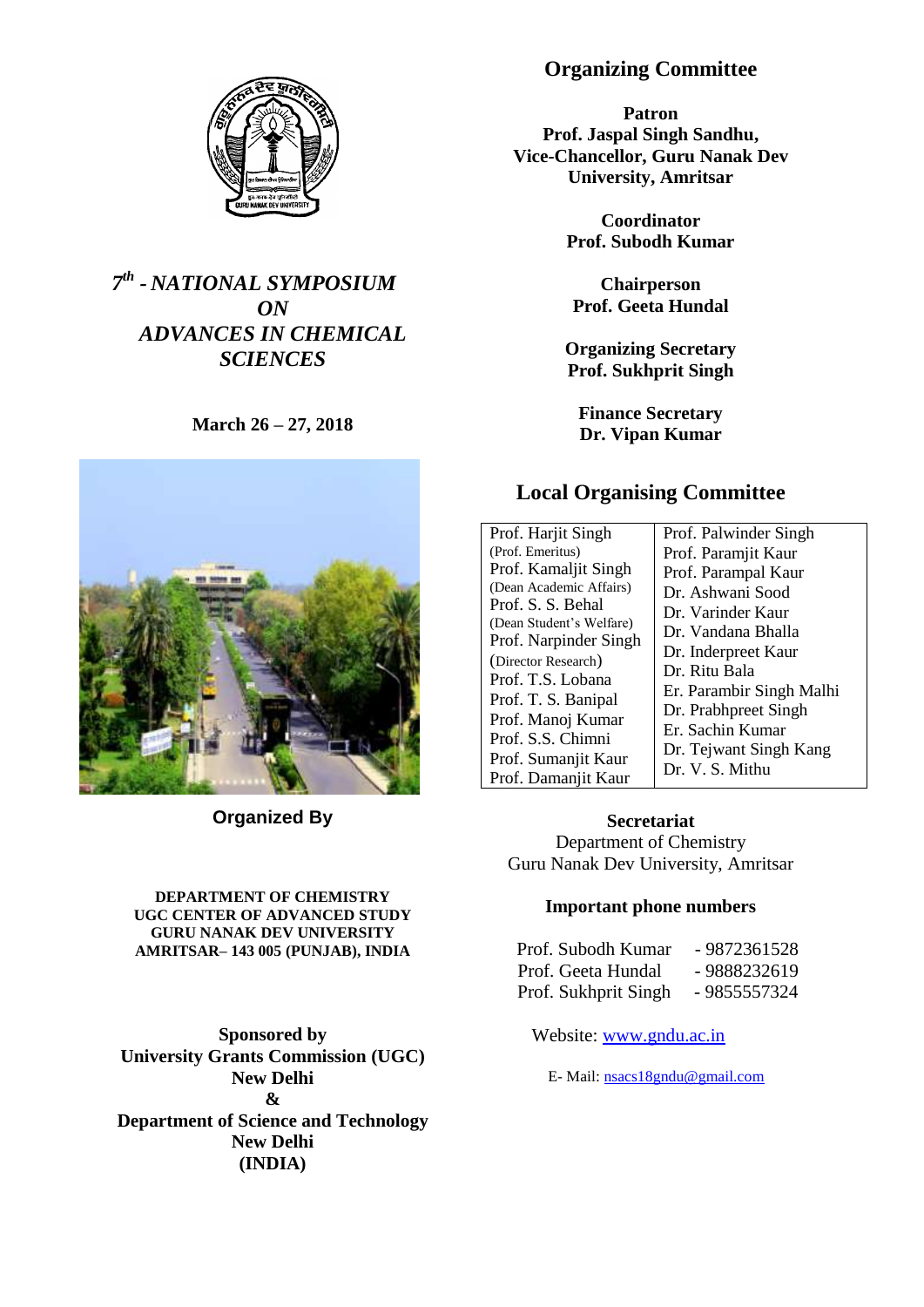The Department of Chemistry is organizing its "7<sup>th</sup> National Symposium on Advances in Chemical Sciences" on March  $26<sup>th</sup> - 27<sup>th</sup>$ , 2018, under the aegis of **UGC-CAS** and **DST –PURSE**. The chemists have a role to play in every aspect of life of the mankind; they design new molecular entities to facilitate the mankind in terms of better health (both diagnostics as well as new drugs) as well as better life style (novel materials and devices).

In the last two decades, the development of new materials viz., organo- and biocatalysts; diagnostic and environmental monitoring devices, organic/inorganic materials for light emitting diodes, solar as well as storage cells, nanomaterials, new drugs and drug delivery systems, gas storage systems and renewable energy sources etc. have provided new wings to the quality of life and shown new directions to future scientific developments.

 During the two day symposium a number of the renowned scientists, from abroad and from within the country shall deliver lectures on the contemporary areas of research besides poster presentations by the young researchers. The deliberations will highlight the recent advances in chemical sciences and their usefulness in the allied branches of science. The Organizing Committee takes immense pleasure in inviting you and your colleagues to participate in the symposium.

# **About GNDU**



**GNDU Amritsar:** *an aerial view of the green campus*

Guru Nanak Dev University was established on Nov. 24, 1969 to commemorate the  $500<sup>th</sup>$ birth anniversary of Shri Guru Nanak Dev Ji, the founder of Sikh religion. Guru Nanak Dev University is one of the premier universities of the country, which was two times accredited with the 5 star (the highest level) accreditation among the universities in India by National

Assessment and Accreditation Council (NAAC), an autonomous institution of University Grants Commission. Recently, Guru Nanak Dev University has attained the highest status of University with Potential for Excellence (UPE) which is the highest status award by UGC. Apart from traditional areas of higher education, university has the reputation of promoting education and research in professional and technological fields, with the aim of creating human resources in the new but highly required areas in the country. In addition to academics, the University has the pride of winning the highest Inter-University National Sports Award of the country "Maulana Abdul Kalam Azad Trophy" (MAKA) for a record number of 22 times.



**Stadium** *Astroturf grounds for hockey*

### **About Department of Chemistry**

The department of chemistry was established in 1971 and over a period of time it has emerged as one of the premier departments not only in the university but also has acquired a prestigious status at the national level. The department has been recognized as a **Center for Advanced Studies** by UGC. Department of Science and Technology has funded the department twice under its "Fund for Improvement of Science and Technology" (FIST) program.

The department offers courses of B.Sc. (Hons. School) in Chemistry, M. Sc. (Hons. School) in Chemistry, M. Sc. Chemistry and Ph. D. The semester system with credit based continuous evaluation is followed for teaching programmes. The research activities of the department focus on supramolecular chemistry, synthetic organic and inorganic chemistry, solid state chemistry, electrochemistry, material chemistry, medicinal chemistry surfactant chemistry, oils and fats, theoretical chemistry, thermodynamics, analytical chemistry etc., The research projects are funded to a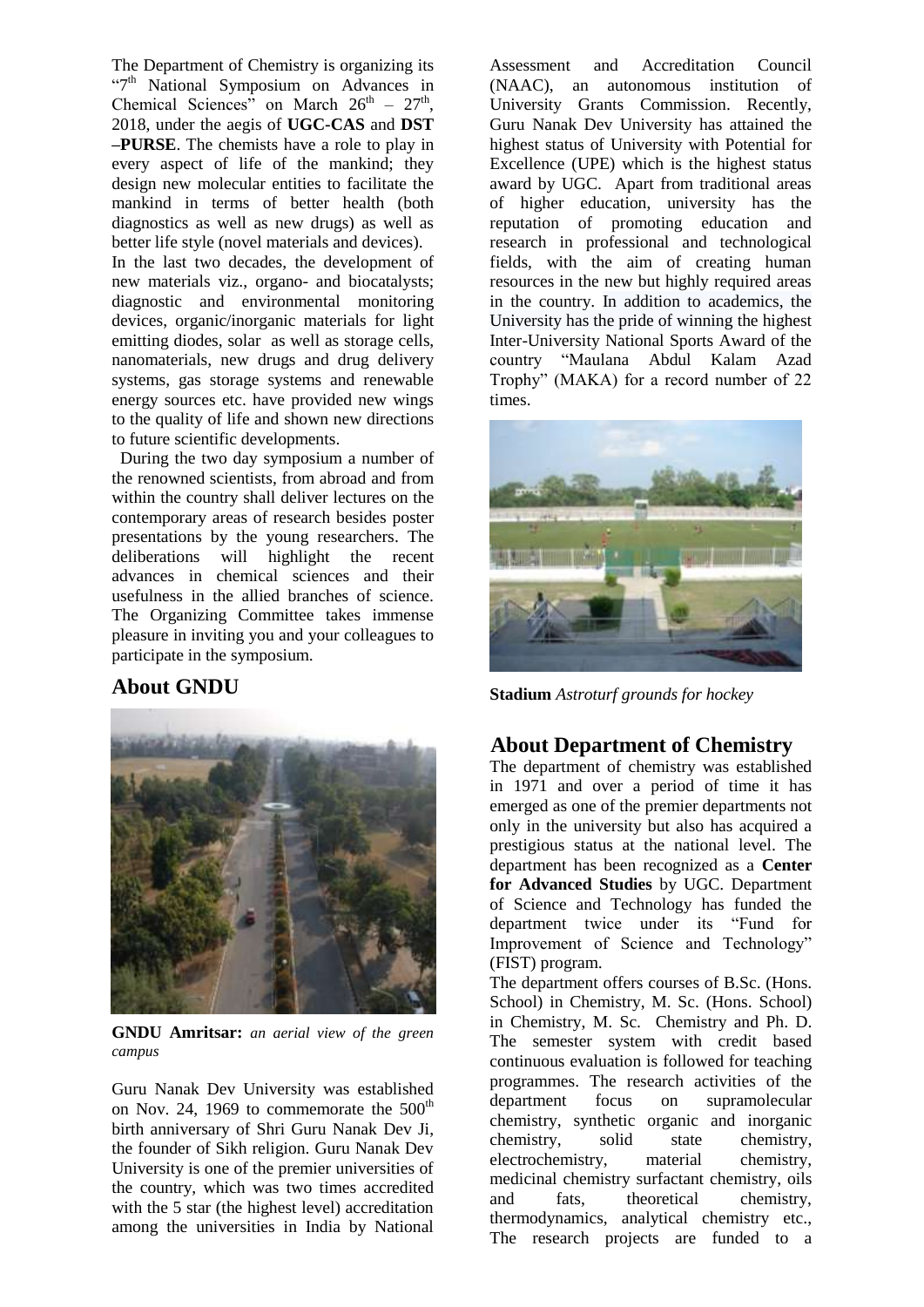significant extent by agencies like CSIR, SERB, UGC, DST, DAE, DRDO and DBT.



**Department of Chemistry:** *UGC's centre for advanced studies.*

The role of the department in the development of chemical sciences is evident from a significant number of research papers published/being published in high impact international journals of repute.

The department has several state of the art instruments like, 300 MHz NMR, CCD-X-Ray Diffractometer, CHNS Analyser, HPLC, FTIR, UV-Vis, Fluorescence & Time Resolved Fluorescence Spectrophotometer, Thermal Gravimetric Analyzer, GLC, Mössbauer Spectrometer, HRMS, BET analyzer, SEM, VSM etc.

Several faculty members have exposure to foreign laboratories in the form of post doctoral fellows or visiting professor/ scientist. A number of faculty members are fellows of academies of national repute and also are recipients of research medals.

The department library has a collection of about 16,500 books. The department also regularly subscribes to 28 journals in addition to the e-journals available through UGC consortium. Several databases like Science Finder, Scopus and CSD are also subscribed.

### **Amritsar, the City of Nectar**

Tradition traces Amritsar's origin from the prehistoric times as a place having in its womb an Amrit-Kund (Spring of Nectar) in the desolate area covered with wild growth. It was in the lot of Guru Ram Das, the fourth Guru of Sikhs, to discover it and build a big Sarovar (tank) on the site in AD 1564. Simultaneously, the foundation of a town was also laid. The construction of the tank and the town was completed in AD 1577. The town at first was called Chak Guru / Chak Guru Ram Das / Ram Das Pura, later on won its present appellation, Amrit from the holy tank which had been a source of exhilaration to the Sikh community. Guru Ram Das' successor, Guru Arjan Dev, continued the task of development of the town. He raised the Harmandir in the centre of the Holy tank, gave the Sikh community its sacred scripture (AdiGranth) and bound his followers in an organization.



**Golden Temple:** *an epitome of faith and serenity*

Guru Arjan Dev's successor, Guru Hargobind, adopted defensive measure in self-defense and decided to wear two swords, one symbolizing the spiritual and the other the temporal authority. He took his seat on the Akal Takhat (The Immortal Throne) and began to administer all the affairs of the Sikh community from here. With the ascendancy of Maharaja Ranjit Singh, Amritsar was ushered into its Golden Age. The city was conquered by the Maharaja in AD 1805. Under the lavish patronage of Maharaja Ranjit Singh, the Harmandir was given a marble face and golden look for which it has now earned the name of the Golden Temple.

# **Registration Fee**

Registration **in advance** has to be taken by the delegates by completing the enclosed registration form and returning it (by post), along with payment by a Demand Draft, to the Conference Secretariat. Demand draft should be made in favor of "**The Chairman, National Symposium on Advances in Chemical Sciences"** payable at Amritsar, with name and address of the delegate clearly written on the back of the draft. Registration fee includes participation in symposium, conference material, book of abstracts, and all meals. Please fill in the attached Registration Form and send it before the deadline. Please photocopy the form if you require additional copies.